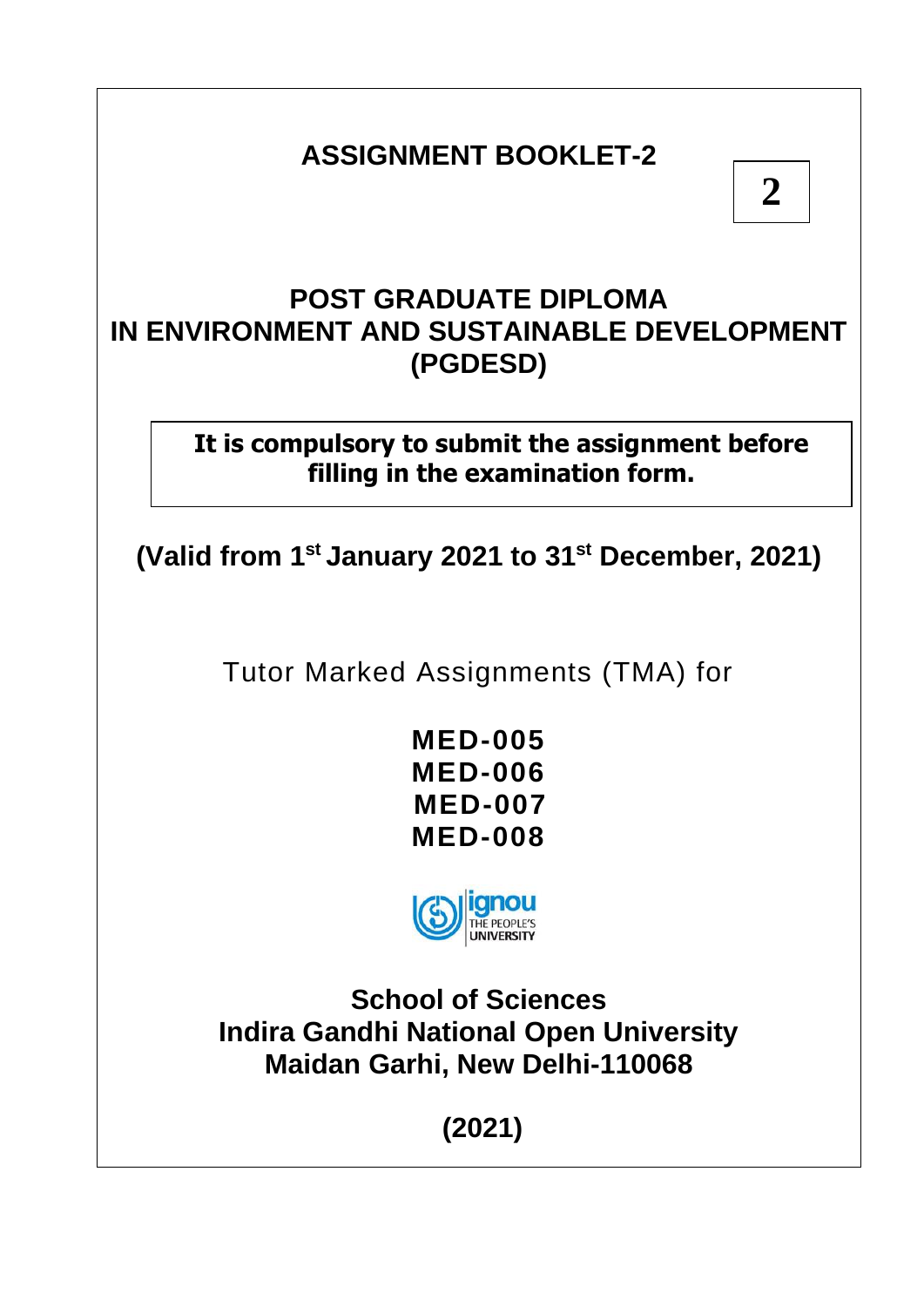Dear Student,

This booklet contains the assignments for MED-005, MED-006, MED-007 and MED-008. Each course has **one** assignment, which you need to complete and send us on the given address.

**There will be one assignment for each course. You have to complete the assignments in time. Assignment Submission Deadlines are as follows:**

| Cycle          | <b>Course</b>                                          | <b>Deadlines</b>                                             |
|----------------|--------------------------------------------------------|--------------------------------------------------------------|
| <b>January</b> | <b>MED-001 to MED-004</b><br><b>MED-005 to MED-008</b> | March, 31 of the same year<br>September, 30 of the same year |
| July           | <b>MED-001 to MED-004</b><br><b>MED-005 to MED-008</b> | September, 30 of the same year<br>March, 31 of the next year |

**You will not be allowed to appear for the term-end examination for a course if you do not submit the assignment for each course within the deadlines given above. If you appear in the term-end examination of a course without submitting its assignment, the result of the term-end examination is liable to be cancelled/withheld. It is compulsory to submit the assignment before filling in the examination form.**

The assignments constitute the continuous component of the evaluation process and have 30% weightage in the final grading. You need to score 40% marks in assignments for each course in order to clear the continuous evaluation component.

### **Instructions for Formatting Your Assignments**

1. You should specify clearly on the first page of all your assignment responses the course code, course title, assignment code, your enrolment number, name and address in the given format:

| COURSE CODE:       |  |
|--------------------|--|
| COURSE TITLE:      |  |
| ASSIGNMENT CODE:   |  |
| STUDY CENTRE CODE: |  |

PLEASE FOLLOW THE ABOVE FORMAT STRICTLY TO FACILITATE EVALUATION AND TO AVOID DELAY.

- 1 **The Assignment Response should be hand-written.** Use only A-4 or foolscap size writing paper (but not of very thin variety) for writing your answers.
- 1. Leave at least 4 cm margin on the left, top and bottom of your answer sheet for the evaluator's comments.
- 2. Your answers should be brief, precise and in your own words. **Please do not copy the answers from the study material**.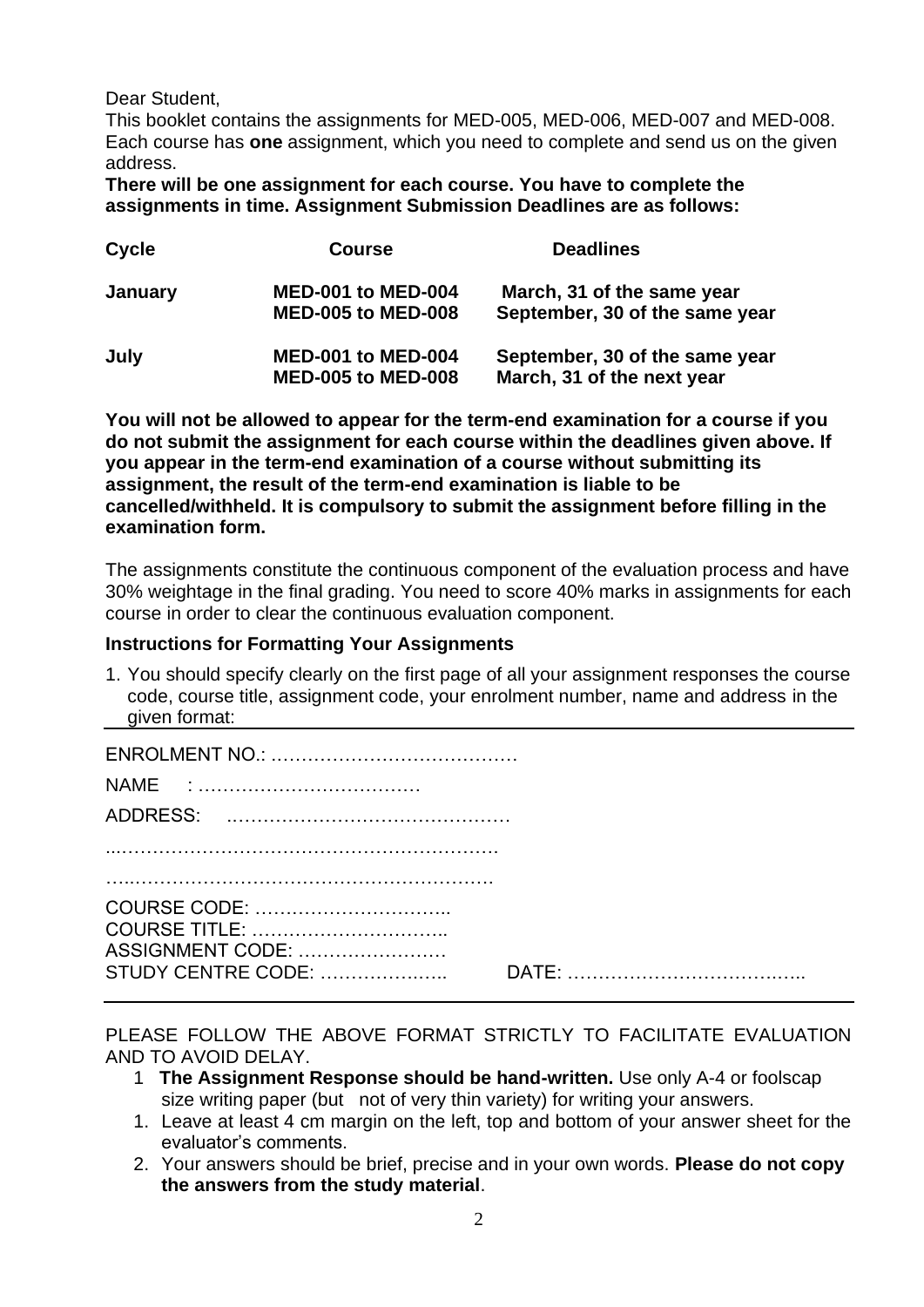- 3. Serious action will be taken if you copy the Assignment Response from any other student.
- 4. While answering the questions, clearly indicate the question number along with the part being answered. Recheck your work before submitting it.

We recommend that you retain a copy of your assignment response to avoid any unforeseen situation.

# **Send your completed assignments to**: **Coordinator of your Study Centre of the respective Regional Centre where you are enrolled**

Please write on the envelope "**Assignment Response of ……………"** (Course code). **Wishing you all good luck!**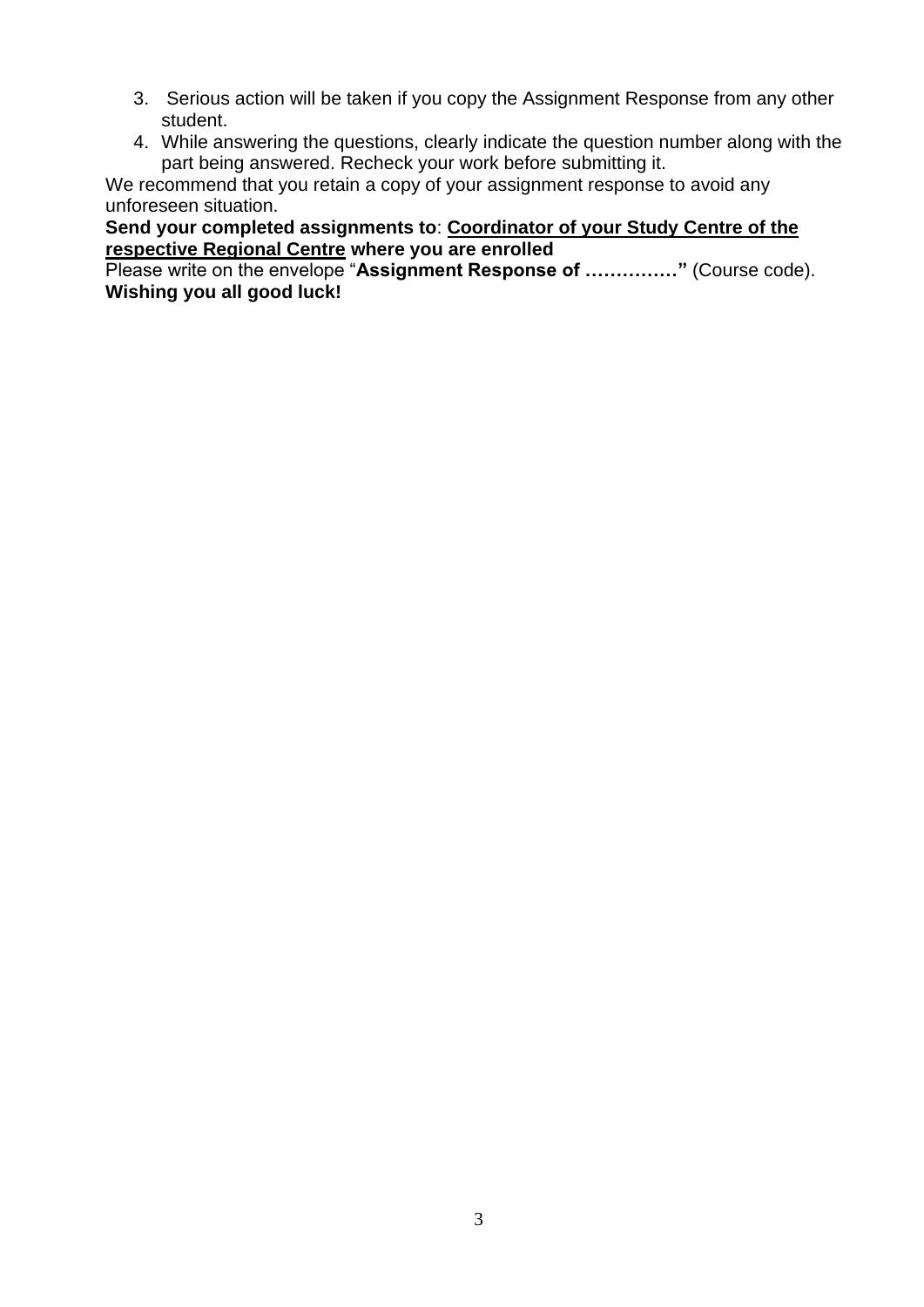### **TUTOR MARKED ASSIGNMENT MED-005: Integrated Environmental Management: Rural and Urban**

#### **Course Code: MED-005 Assignment Code: MED-005/TMA/2021 Maximum Marks: 100**

**Note:** \* **This assignment is based on the entire course**.

- \* **All questions are compulsory. Marks for the questions are shown within brackets on the right-hand side.**
- \* **Please answer in your own words; do not copy from the course material.**

| 1.  | Describe in brief the requisite conditions for sustainable development with examples.                                                                                                                         | (5)        |
|-----|---------------------------------------------------------------------------------------------------------------------------------------------------------------------------------------------------------------|------------|
| 2.  | Explain the challenges of providing clean drinking water in rural areas with examples.                                                                                                                        | (5)        |
| 3.  | What are the three components of an urban environment? Under each category<br>describe the resources and processes that influence the urban environment.                                                      | (10)       |
| 4.  | Answer the following questions in about 300 words                                                                                                                                                             |            |
|     | a) State the three categories of environmental equity issues.                                                                                                                                                 | (5)        |
|     | b) Give the full form of the following UN agencies: UNEP, CSD, GEF, and IMO. Which<br>of the above agencies monitors transboundary movement of hazardous wastes?                                              | (5)        |
|     | c) Manufacturing technology converts inputs of energy and raw materials into products<br>and wastes. Draw two diagrams: i) for the conventional method of manufacturing and<br>ii) that integrates recycling. | (5)        |
|     | d) What were the main concerns of the Public Interest Litigation (PIL) filed in the Taj<br>Mahal case? Mention the changes in the surrounding industries brought about as a<br>result of this PIL.            | (5)        |
| 5.  | Describe the characteristic elements of an Environmental Management System (EMS).<br>Briefly describe any two management tools for an EMS.                                                                    | (10)       |
| 6.  | State the good management practices of a community forestry programme. What<br>specific help can the Forestry Departments provide to the community in the<br>implementation of these practices?               | (10)       |
| 7.  | Describe the steps for involving the male and female communities in integrated<br>environmental management.                                                                                                   | (5)        |
| 8.  | Briefly describe the detrimental effects of introducing high yielding varieties of seeds<br>and the related agricultural practices.                                                                           | (5)        |
| 9.  | Discuss the contributions which technology can make towards sustainable<br>development. Illustrate your answer by taking energy as an example.                                                                | (10)       |
| 10. | How does the government ensure compliance to environmental legislations and<br>regulations?                                                                                                                   | (5)        |
| 11. | "The economic benefits from aquaculture are directly dependent on the state of the<br>environment". Justify the statement in about 300 words.                                                                 | (5)        |
| 12. | Write short notes in about 300 words on the following:                                                                                                                                                        | $(5x2=10)$ |
|     | a) Environmental Cost-Benefit Analysis                                                                                                                                                                        |            |
|     | b) Role of private sector and civil society in environmental management                                                                                                                                       |            |

\_\_\_\_\_\_\_\_\_\_\_\_\_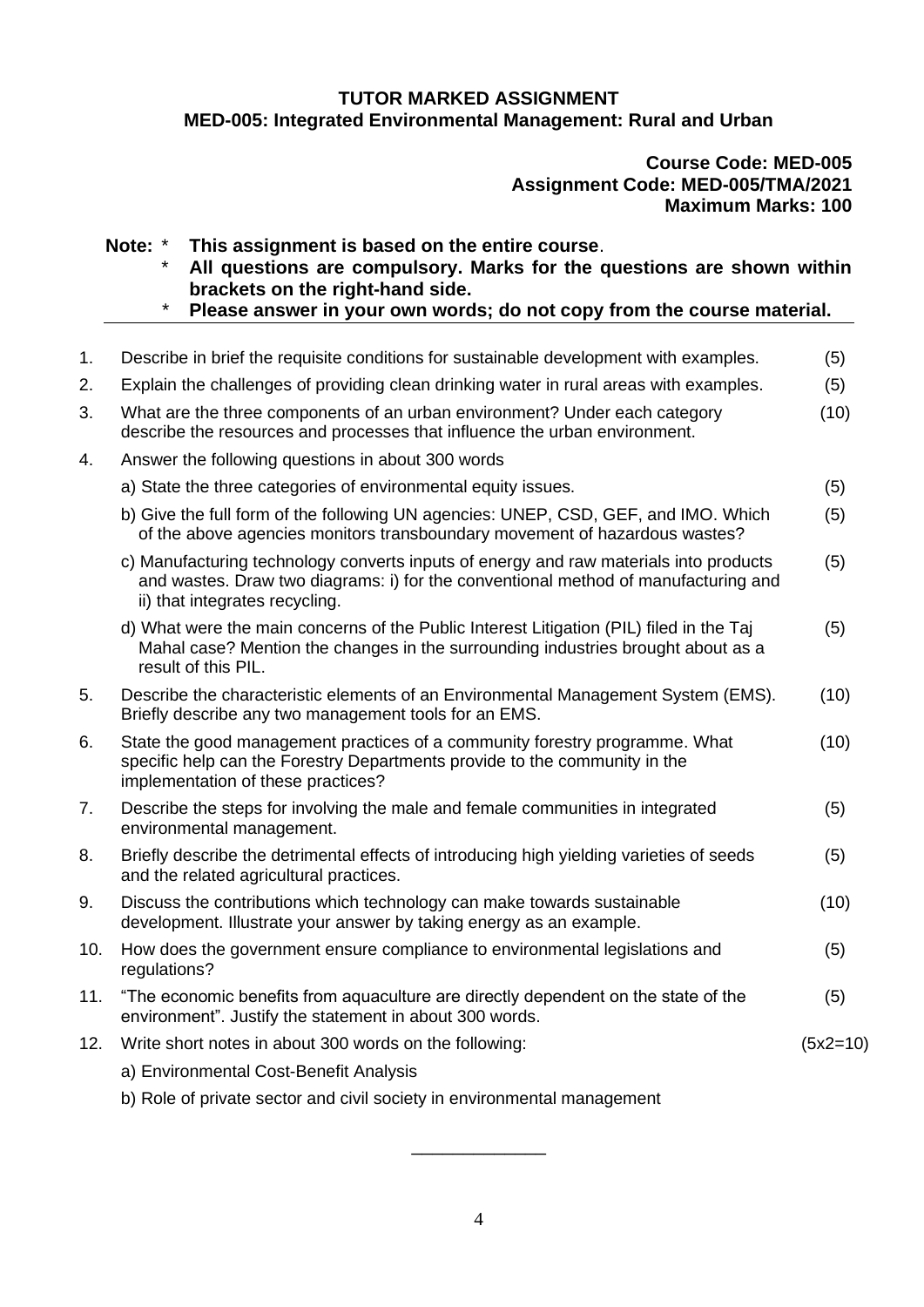#### **TUTOR MARKED ASSIGNMENT MED-006: Natural Resource Management: Physical and Biotic**

#### **Course Code: MED -006 Assignment Code: MED -006/TMA/2021 Maximum Marks: 100**

**Note:** \* **This assignment is based on the entire course**. \* **All questions are compulsory. Marks for the questions are shown within brackets on the right-hand side.** \* **Please answer in your own words; do not copy from the course material.** 1. (a) What are minerals? Give examples of some metallic minerals and non-metallic minerals. Explain the geographic distribution of various mineral resources in India. (5) (b) Explain the importance of wetlands and mangroves. Give examples of wetlands and mangroves of India. (5) 2. (a) What are laterites and lateritic soils? Give their location and characteristic features. (5) (b) Explain the contour farming and terracing used for soil conservation. (5) 3. (a) Briefly discuss various types of fossil fuels. (5) (b) What is the principle of hydropower? Give the status of hydropower in India. (5) 4. (a) What are the causes and effects of deforestation? Explain. (5) (b) What is fundamental currency of diversity? Explain its features and importance. (5) 5. (a) Differentiate between alpha richness and alpha diversity. What are the characteristic patterns of alpha diversity? (5) (b) Explain the zonation in the lake biome using a suitable diagram. (5) 6. (a) Why is the wildlife of desert zone peculiar? Explain using examples of Indian desert. (5) (b) Discuss the cultural and religious values of biodiversity with suitable examples. (5) 7. (a) Name the plant part used and the activity of the following botanical medicines: (5) (i) Ginseng (iv) Ginger (ii) Aloe (v) Camomile (iii) Garlic (b) What are invasive species? How can they cause biodiversity loss? Explain giving suitable examples. (5) 8. (a) List the major impacts of biodiversity loss. (5) (b) What are various categories of protected areas under different groups according to IUCN? (5)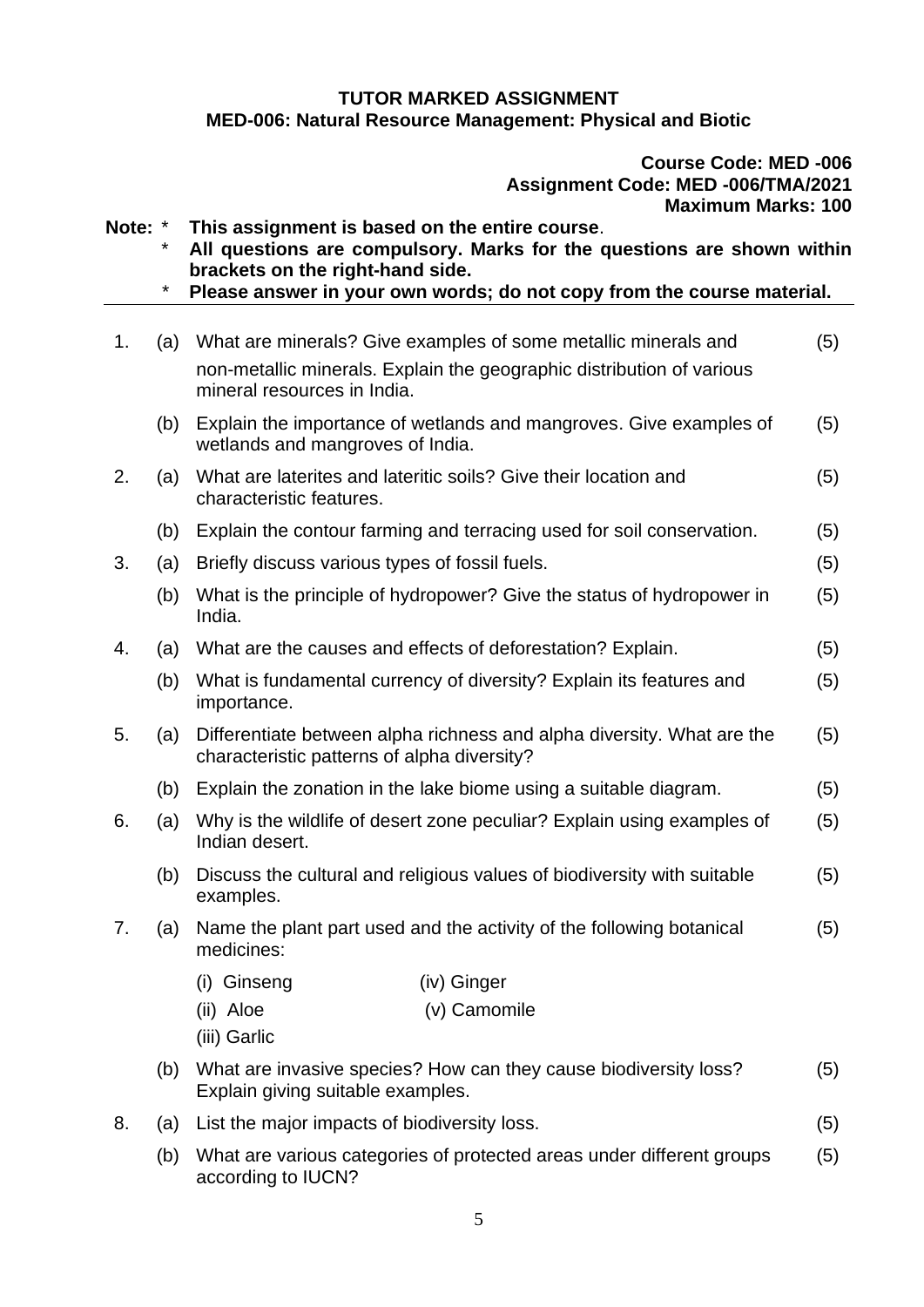| 9.  |     | (a) Give a brief account of the importance of wetlands giving suitable<br>examples.         | (5) |
|-----|-----|---------------------------------------------------------------------------------------------|-----|
|     | (b) | What is nature tourism? List its negative impacts.                                          | (5) |
| 10. | (a) | What is sustainable use of biological resources? How can a resource be<br>made sustainable? | (5) |
|     | (b) | What is Bonn convention? Explain its importance.                                            | (5) |

**--------------------**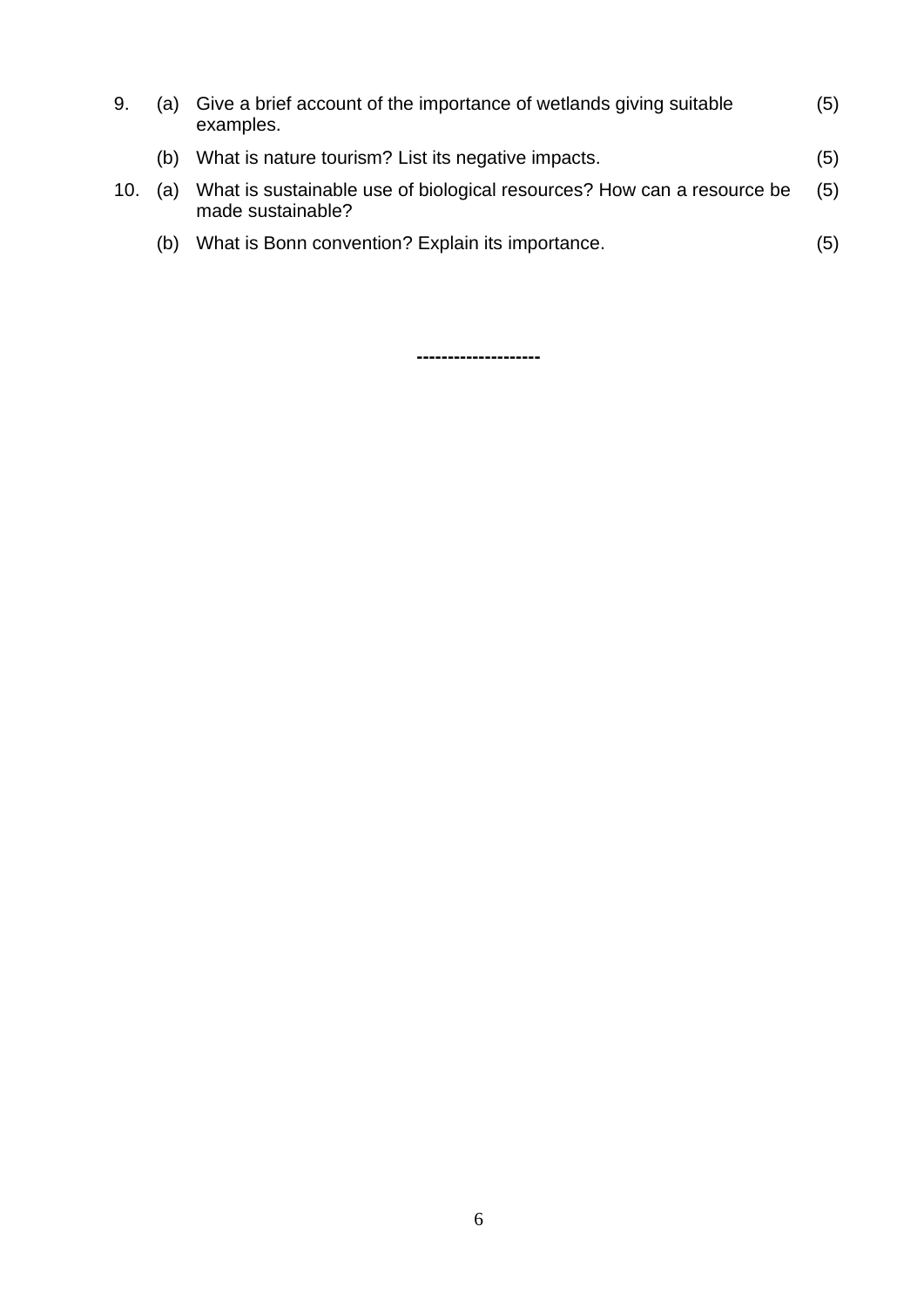### **TUTOR MARKED ASSIGNMENT MED-007: Agriculture and Environment**

## **Course Code: MED-007 Assignment Code: MED-007/TMA/2021 Maximum Marks: 100**

**Note: \* This assignment is based on the entire course.** 

- **\* All questions are compulsory. Marks for the questions are shown within brackets on the right-hand side.**
- **\* Please answer in your own words; do not copy from the course material.**

| 1. |                                                                                                                                                | Explain the most important impacts of agriculture on environments.                                                                                                     | (10)       |
|----|------------------------------------------------------------------------------------------------------------------------------------------------|------------------------------------------------------------------------------------------------------------------------------------------------------------------------|------------|
| 2. | a)                                                                                                                                             | What is environmental stress? Describe two major environmental<br>stresses in plants?                                                                                  | (5)        |
|    | b)                                                                                                                                             | Explain the major challenges in implementing a sustainable land use.                                                                                                   | (5)        |
|    |                                                                                                                                                | 3. How loss of agro-biodiversity affects the nutrition of developing countries.<br>Discuss the key principles to conserve and countries enhance agro-<br>biodiversity. | $(5+5=10)$ |
| 4. |                                                                                                                                                | Discuss the various ways in which off-farm inputs affect air quality.                                                                                                  | (10)       |
| 5. |                                                                                                                                                | Explain the goals of IPM. Discuss the major issues involved to achieve<br>these goals.                                                                                 | $(4+6=10)$ |
| 6. |                                                                                                                                                | Describe indigenous and traditional methods of application and<br>conservation of plant nutrients contained in agricultural wastes.                                    | (10)       |
| 7. | Explain the process of composting and vermicomposting for conversion of<br>agricultural wastes into eco-friendly valuable agricultural inputs. |                                                                                                                                                                        | (10)       |
| 8. |                                                                                                                                                | Explain common problems encountered in achieving objectives of<br>watershed management and their possible solution.                                                    | (10)       |
| 9. | a)                                                                                                                                             | Describe the approaches for sustainable agriculture.                                                                                                                   | (5)        |
|    | b)                                                                                                                                             | How can agriculture be integrated with poultry in alternative agriculture?                                                                                             | (5)        |
|    |                                                                                                                                                | 10. Discuss the measures that respective government can take to accelerate<br>the growth of agricultural sector in the South Asian countries.                          | (10)       |

\_\_\_\_\_\_\_\_\_\_\_\_